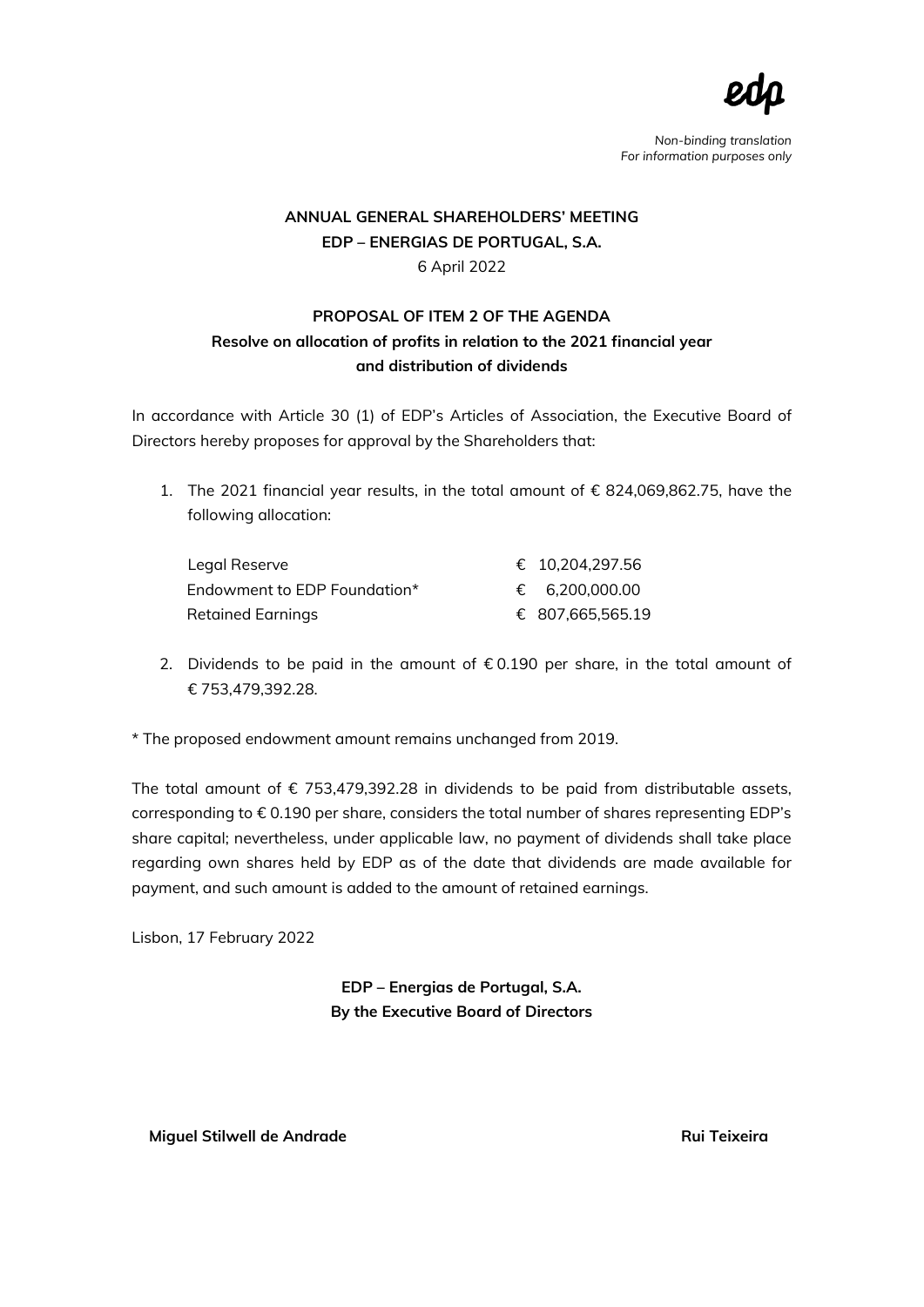## **EDP – ENERGIAS DE PORTUGAL, S.A. ANNUAL GENERAL SHAREHOLDERS' MEETING 6 April 2022**

## **PROPOSAL OF ITEM 3 OF THE AGENDA General appraisal of the management and supervision of the company**

Considering article 455 of the Portuguese Companies Code and the quality of the performance of the members of the management and supervision bodies of EDP - Energias de Portugal, S.A. who exercised their functions during 2021:

### **The Shareholders propose:**

1º - A vote of confidence and praise to the Executive Board of Directors and to each of its members for the performance of their offices during 2021 financial year.

2º - A vote of confidence and praise to the General and Supervisory Board and to each of its members for the performance of their offices during 2021 financial year.

3º - A vote of confidence and praise to the Statutory Auditor for the performance of its office during 2021 financial year.

Lisbon, 3 March 2022

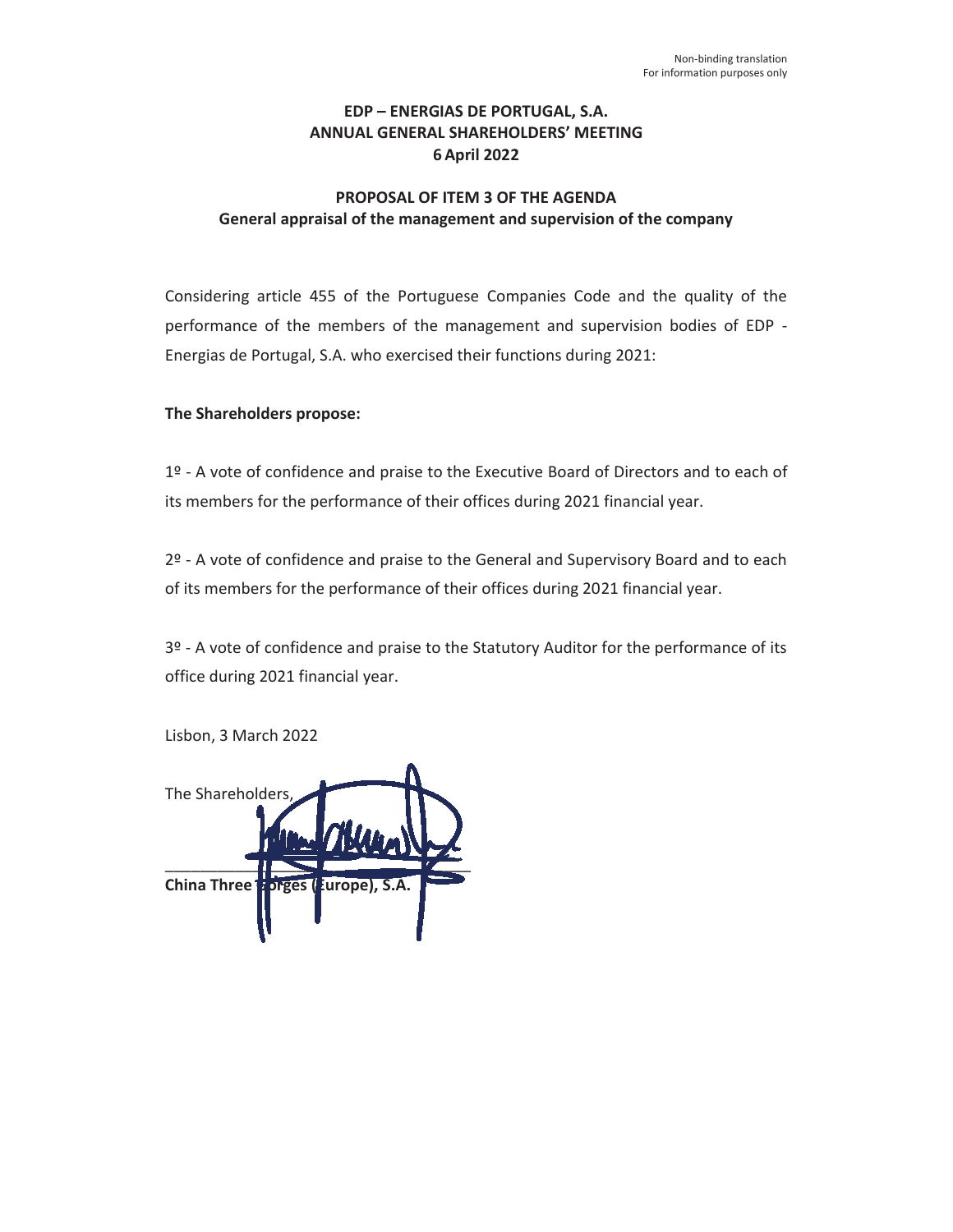

**EDP – ENERGIAS DE PORTUGAL, S.A. ANNUAL GENERAL SHAREHOLDERS' MEETING** 6th April 2020

## **PROPOSAL OF ITEM 3 OF THE AGENDA**

# **Opinion of the General and Supervisory Board on the vote of confidence to the Executive Board of Directors regarding the 2021 exercise**

**As per established on paragraph h) of no. 1 of Article 22 of EDP's By-Laws, the General and Supervisory Board must "issue, at its own initiative or when requested by the Chairman of the Executive Board of Directors, an opinion on the annual vote of confidence in administration body members referred to in Article 455 of the Companies Code".**

As such, in the exercise of its powers and without prejudice to the principle of institutional cooperation that fosters relationships with the Executive Board of Directors (EBD) in the uncompromising pursuit of EDP interests, the General and Supervisory Board (GSB) has implemented a principle of the most demanding standards and full responsibilities, which has special significance in terms of evaluating the activity and performance of the Executive Board of Directors.

EDP has voluntarily established a formal and objective process for evaluating the activity of the Executive Board of Directors. The process was conducted, analyzed and certified by an external consultant, Mercer.

In early 2022, the members of the General and Supervisory Board were interviewed (by representatives of the referred external consultant) so that two types of approach, qualitative and quantitative, were included in the evaluation of the Executive Board of Directors, which broke down into:

- Composition, organization, and functioning
- Relationship of the EBD with the GSB
- Relationship of the EBD with the other interlocutors
- Individual assessment of the members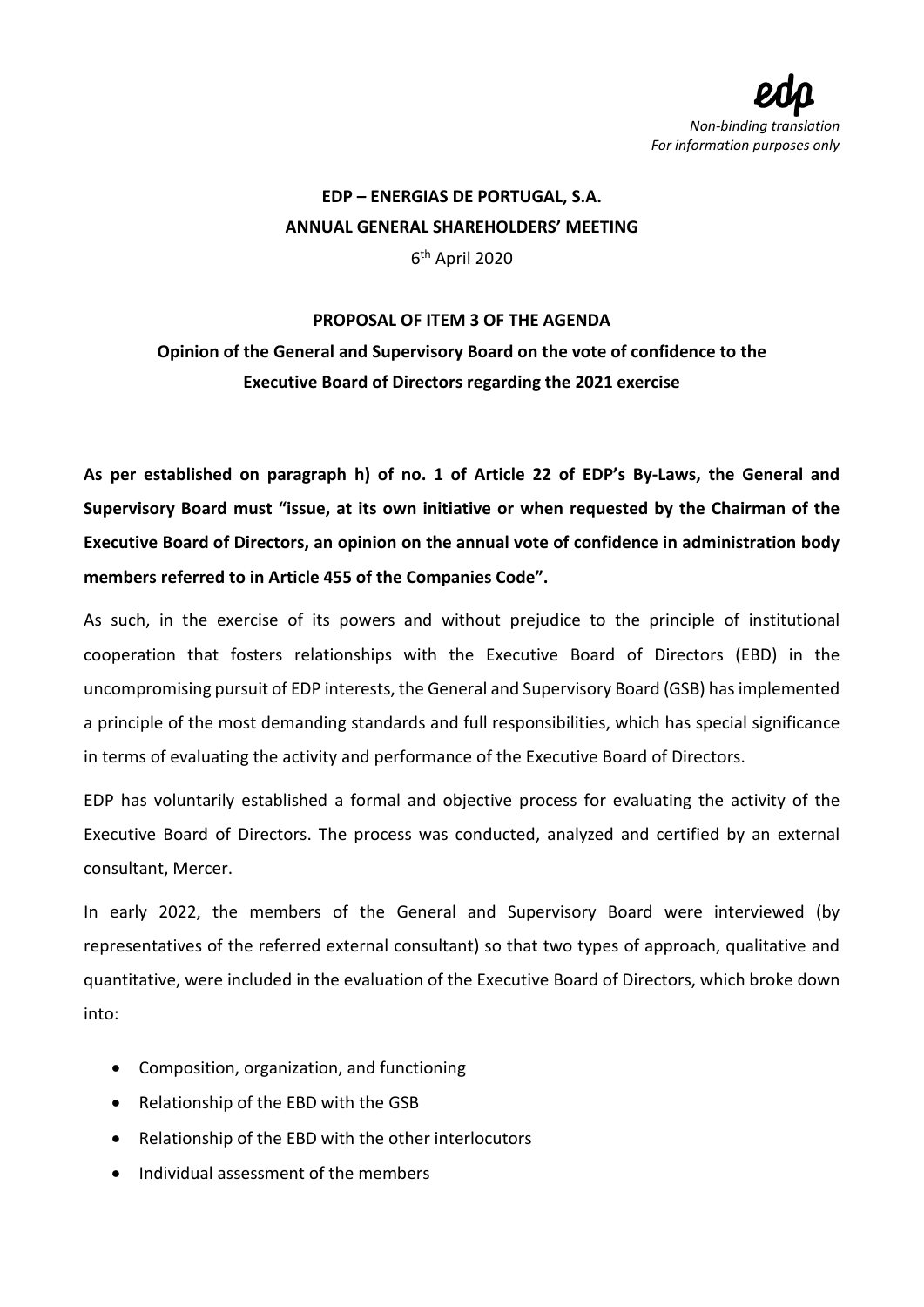Based on the questionnaire responses and interviews, at the meeting on February 17, 2022, the General and Supervisory Board jointly reflected on this data, drawing its conclusions.

Therefore, pursuant to the respective rules, approved in line with best corporate governance practices, the General and Supervisory Board wishes to record the following conclusions on the assessment process of the activity and performance of the Executive Board of Directors in 2021:

- 1. The General and Supervisory Board evaluated the relationship between the EBD and the GSB as very positive, as well as the EBD's availability for the GSB's requests, rating this point as "Excellent".
- 2. In the EBD's evaluation questionnaire, the points under analysis globally obtained an average rating of "Excellent" or "Above expectations", which demonstrates the GSB's high degree of overall satisfaction and confidence in the performance of the Executive Board of Directors in the previous year.

Without prejudice to the evaluation obtained, the work of the Executive Board of Directors must be underpinned by the continuous improvement of its performance, both in terms of its own duties and in its relations with the other corporate bodies of EDP, and also in the defence of Shareholders' interests.

## **Proposal**

**Under the terms set out above, the General and Supervisory Board unanimously decided to approve this opinion on the assessment of the activity and performance of the Executive Board of Directors during the 2021 financial year and to transmit to the Shareholders its position in favor of a vote of confidence and praise for the Executive Board of Directors, its Chairman and each of its Members.**

17th February 2022

João Talone

\_\_\_\_\_\_\_\_\_\_\_\_\_\_\_\_\_\_\_\_\_\_\_\_\_\_\_\_\_\_

Chairman of the General and Supervisory Board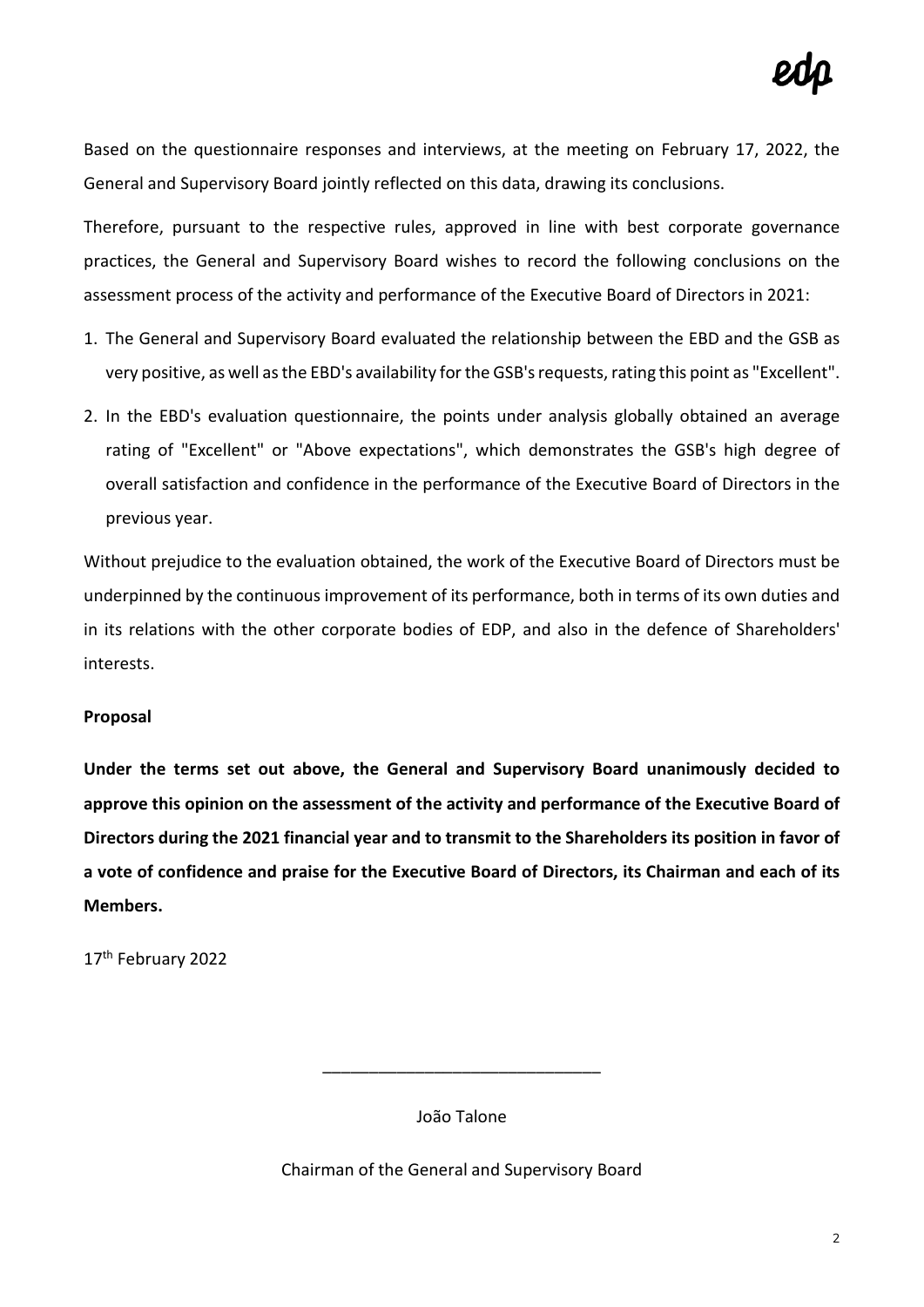

# **ANNUAL GENERAL SHAREHOLDERS' MEETING EDP – ENERGIAS DE PORTUGAL, S.A.** 6th April 2022

#### **PROPOSAL OF ITEM 4 OF THE AGENDA**

# **Grant authorization to the Executive Board of Directors for the acquisition and sale of own shares by EDP and subsidiaries of EDP**

#### **Considering:**

- A) The legal regulations applicable to the acquisition and sale of own shares by limited liability companies set forth in the Portuguese Companies Code;
- B) The permission granted on no. 3 of article 5 of the Articles of Association to acquire, hold and sell own shares, as provided in the law and up to the limits set forth in the law;
- C) The provisions laid down in Regulation (EU) No 596/2014 of the European Parliament and of the Council of 16 April 2014 and in Commission Delegated Regulation (EU) 2016/1052 of 8 March 2016, that established a special regime contemplating, namely, requirements to exempt from the general regime of market abuse for certain programs of reacquisition of own shares that should be taken into consideration even if the acquisition of own shares is not integrated on the reacquisition programs covered by the referred Regulations;
- D) The obligation to communicate and disclose the execution of own shares' operations by companies listed into trading that are provided for in CMVM's Regulation no. 5/2008, in its current version;
- E) The authorization granted to the Executive Board of Directors to buy and sell own shares by resolution of the General Shareholders' Meeting of 14<sup>th</sup> April 2021 by virtue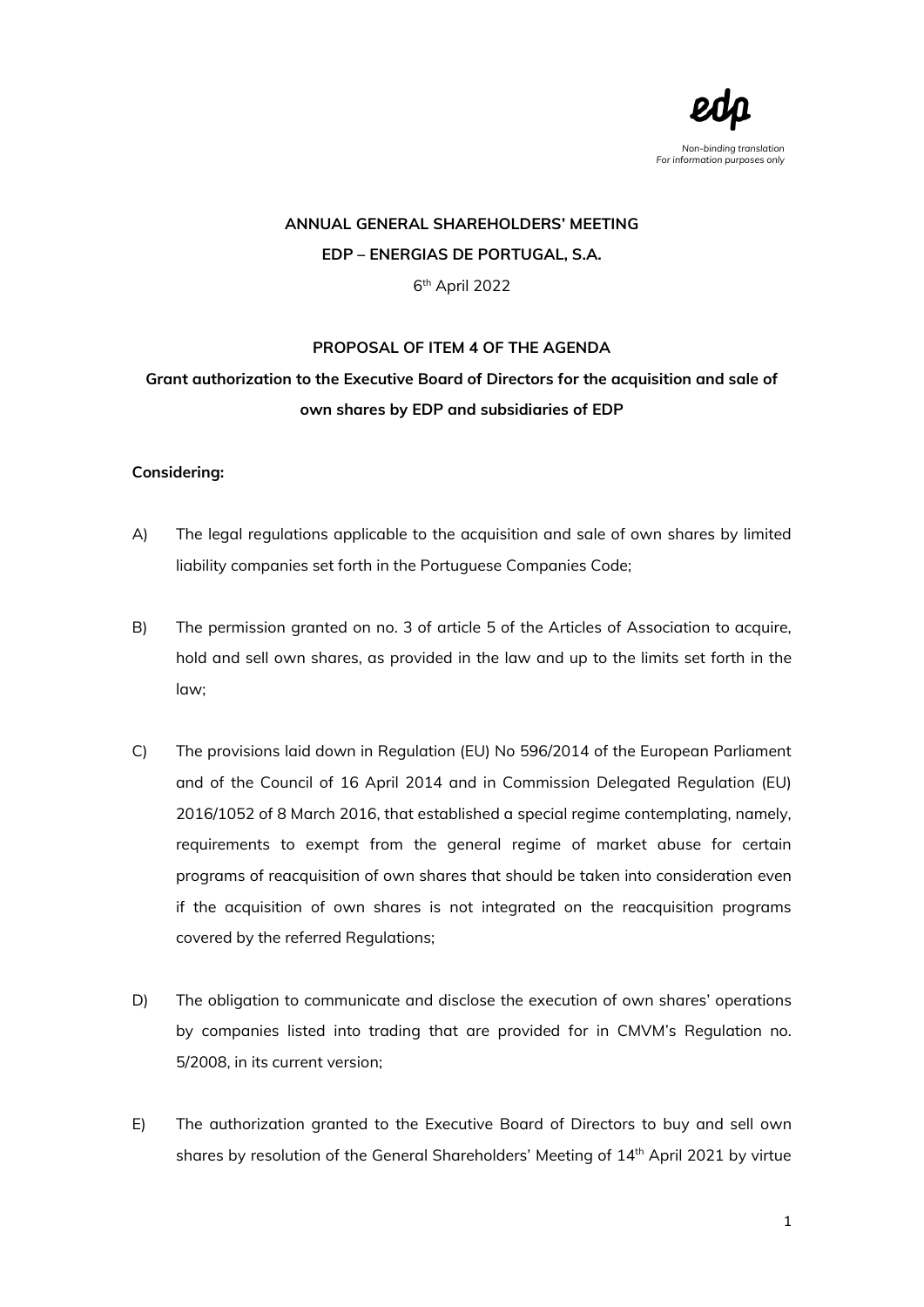

of which EDP carried out stock operations on own shares and currently holds, directly or through its subsidiaries, 19,103,158 own shares;

F) In view of the underlying objective, from the Company's interest standpoint, it is deemed convenient for EDP and its subsidiaries to hold an authorization to buy or to sell own shares, namely considering the stock-options programs previously approved or for any actions deemed necessary or appropriate for the development of the Company's interests;

#### **The Executive Board of Directors proposes that the General Shareholders' Meeting:**

1. Approves to grant authorization to the Executive Board of Directors of EDP and the management bodies of EDP's subsidiaries for acquiring or selling own shares;

2. Approves the acquisition by EDP, or any of its current or future subsidiaries, of own shares, including acquisition or allocation rights, subject to decision of the Executive Board of Directors of EDP and under the following terms and conditions:

- a) **Maximum number of shares to buy**: to a total not exceeding 10% of the share capital of EDP, less any sales that might have occurred, regardless of the exceptions included in number 3 of article 317 of the Portuguese Companies Code and the number of shares required for the buying entity to comply with its commitments set forth by law, contract, issue of securities or contractual requirement regarding the provision of stock-options previously approved programs for the Executive Board members to purchase shares, subject to, if required and in compliance with legislation, the subsequent sale of shares exceeding the foregoing threshold;
- b) **Period during which shares can be acquired:** eighteen months from the date of this resolution;
- c) **Forms of acquisition:** acquisition of shares or shares purchase or allocation rights, against payment, in any shape or form and pursuant to the terms and limits peremptorily determined in legislation, either in regulated market where EDP shares have been admitted for trading or outside of stock market, respecting the principle of shareholder equal treatment, under the legal terms applicable, namely through (i) transaction performed outside regulated market with entity (ies) selected by the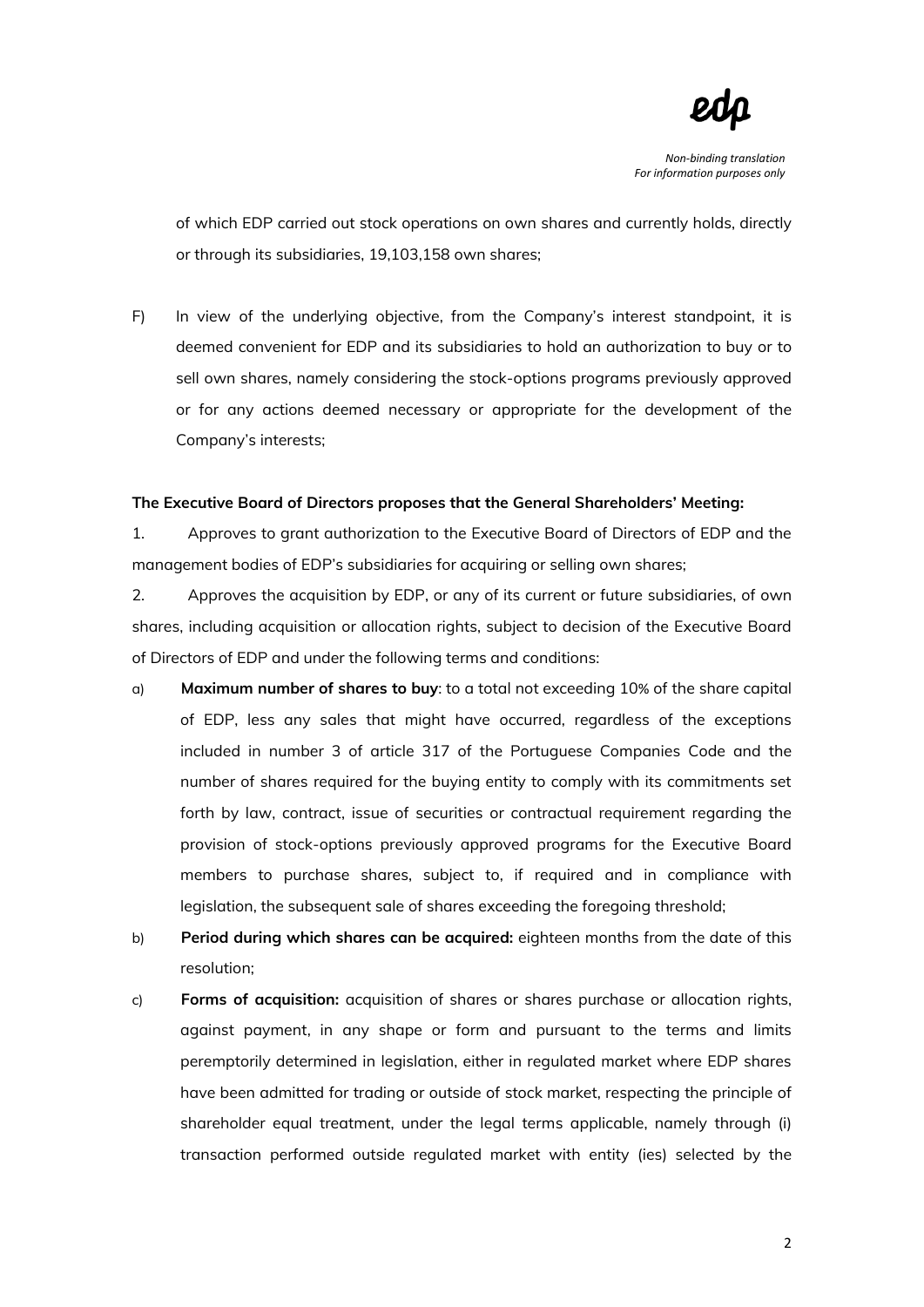

Executive Board of Directors, including financial institution(s) with which EDP or a subsidiary has entered into an equity swap agreement or similar derivative financial instrument agreement, or (ii) any acquisition of any form in order to or for the purpose of complying with any legal or contractual requirements, or the conversion or exchange of convertible or exchangeable securities issued by the company or a subsidiary, under the terms of the respective issuance conditions or agreements executed in relation to such conversion or exchange;

- d) **Minimum and maximum consideration for acquisitions:** the maximum and the minimum buying price shall be, respectively, 120% and 80% of the weighted daily average of the closing price of EDP shares in the last 5 sessions of the Euronext Lisbon immediately prior to the date of acquisition or the date on which the right to acquire or allocate shares was attained, or it will correspond to the acquisition price arising from contractual financial instruments, from the issuance conditions established by the company or any subsidiary, from securities convertible into or exchangeable for shares of the company, or any agreement entered into concerning such conversions or exchanges.
- e) **When to acquire:** to be determined by the Executive Board of Directors of EDP, considering the security market situation and the convenience or commitments of the buying entity, of any of its subsidiaries or of the buyer(s). Acquisitions may occur on one or more occasions, broken down in the manner that the referred Board deems appropriate.

3. Approves the selling of own shares, including the right to acquire and to hold, that have already been acquired by EDP or any of its current or future subsidiary, subject to decision by the Executive Board of Directors of EDP and under the following terms and conditions:

a) **Minimum number of shares to sell:** the number of sale transactions and the number of shares to sell shall be determined by the Executive Board of Directors of EDP, whenever deemed necessary or convenient for the development of the corporate interest or for compliance with legal or contractual obligations. Sales transactions include the allocation of stock purchase options under the abovementioned stockoption programs;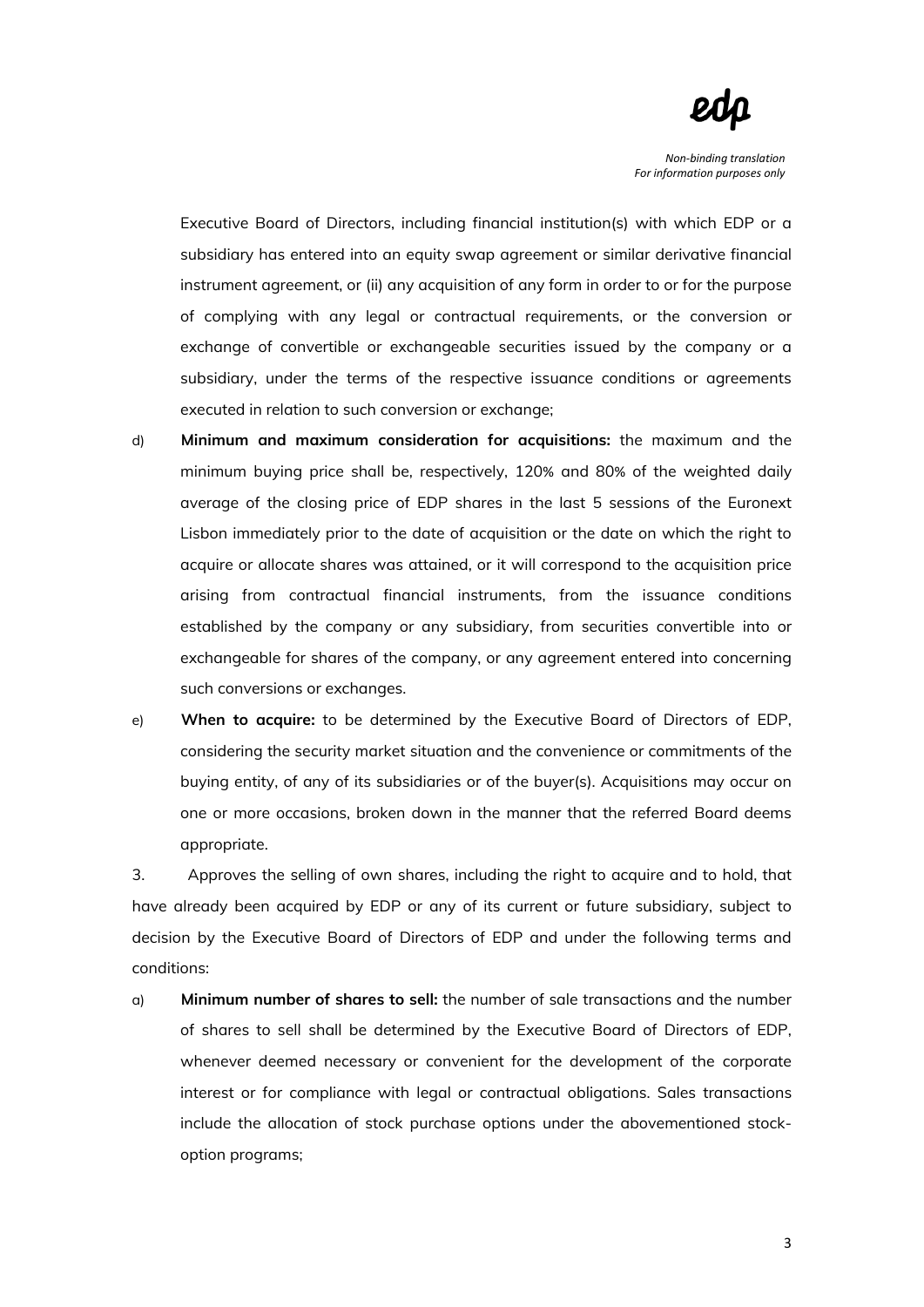

- b) **Period during which shares can be acquired:** eighteen months from the date of this resolution;
- c) **Forms of selling:** selling of shares or share purchase or allocation rights, against payment, in any shape or form and pursuant to the terms and limits peremptorily determined in legislation, namely by sale or exchange, by negotiating proposal or public offer, respecting the principle of shareholder equal treatment under the applicable legal terms, to perform on regulated market where EDP shares have been admitted for trading or through transaction performed outside regulated market with entity(ies) selected by the Executive Board of Directors, including financial institution(s) with which EDP or a subsidiary has entered into an equity swap agreement or similar derivative financial instrument agreement, or through sale, in any title, in compliance with legal or contractual obligations, or even with the intention or meeting any commitment made in regard to EDP's stock-options programs incorporated under the express approval of the General Shareholder's Meeting;
- d) **Minimum Price:** the minimum selling price shall be either (i) no less than 80% of the weighted daily average of the closing price of EDP shares in the last 5 sessions of the Euronext Lisbon immediately prior to the date of the sale, except when the purpose of the sale is to permit the full implementation of stock-options programs that have been created under the express approval of the General Shareholders' Meeting, or (ii) it shall be the price that was set or results from the terms and conditions of the issuance of other securities, namely convertible or exchangeable securities, or from a contract entered into in regard to such issue, conversion or exchange, relative to a sale obliged by the same;
- e) **When to sell:** the Executive Board of Directors of EDP shall determine the timing of each transaction in view of the securities market conditions and whether the sale is appropriate to or complies with the requirements of the selling entity, the Company or its subsidiary. Sales transactions may occur one or more times, broken down in the manner the referred Executive Board deems appropriate.

4. Approves that the Executive Board of Directors be indicatively notified that, without prejudice to its freedom to decide and to act as per the resolutions taken in respect to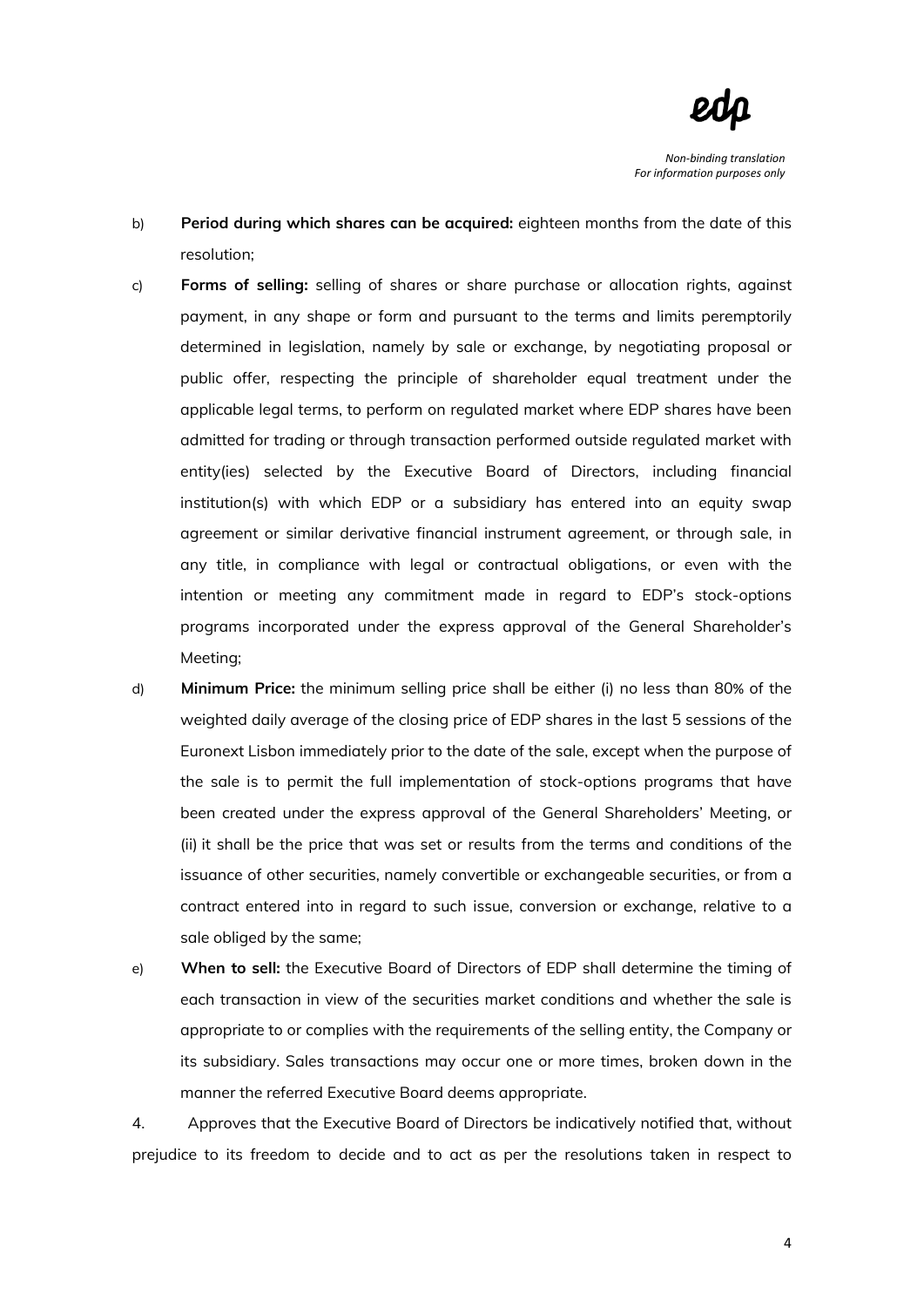

paragraphs 1 to 3 precedent, in as much as possible and under the terms and according to the circumstances it deems appropriate – particularly in relation to acquisitions forming part of stock repurchase programs for the purpose of covering bond or other securities' conversion rights, or stock-options programs or similar rights, or other programs that may be governed by the Regulations mentioned in Recital C) – it should not only consider the legislation applicable regarding the disclosure of remuneration policy of the corporate bodies and the Securities Market Commission recommendations in force but also the following recommended practices concerning the buying and selling of own shares in accordance with the authorizations granted under the previous paragraphs:

- a) Disclose to the public, before beginning purchase and sale transactions, the contents of the authorization referred to in the foregoing paragraphs 1 to 3, in particular, the objective, maximum acquisition counter value, maximum number of shares to buy and the authorized timeframe established for the transaction;
- b) Record each transaction performed in the ambit of the preceding authorizations;
- c) Perform stock transactions in such a manner, in terms of timing, form and volume, that does not disturb the regular operation of the market, trying to avoid execution during sensitive trading periods, in particular the opening and closure of a session, at times when the market is disturbed, or when relevant facts are announced, or financial results are being disclosed;
- d) Restrict acquisitions to 25% of the average daily trading volume, or to 50% of this trading volume provided that the competent authority is previously notified of the intention of exceeding that limit;
- e) Publicly disclose of any transactions performed, that are relevant according to the applicable regulations, until the end of the third trading day subsequent to the date on which such transaction occurred;
- f) Communicate to the competent authority, until the end of the third working day counting from the transaction date, all acquisitions and sales performed;
- g) Refrain from shares selling when stock repurchase transactions are occurring under the auspices of the program governed by the Regulations referred to in Recital C).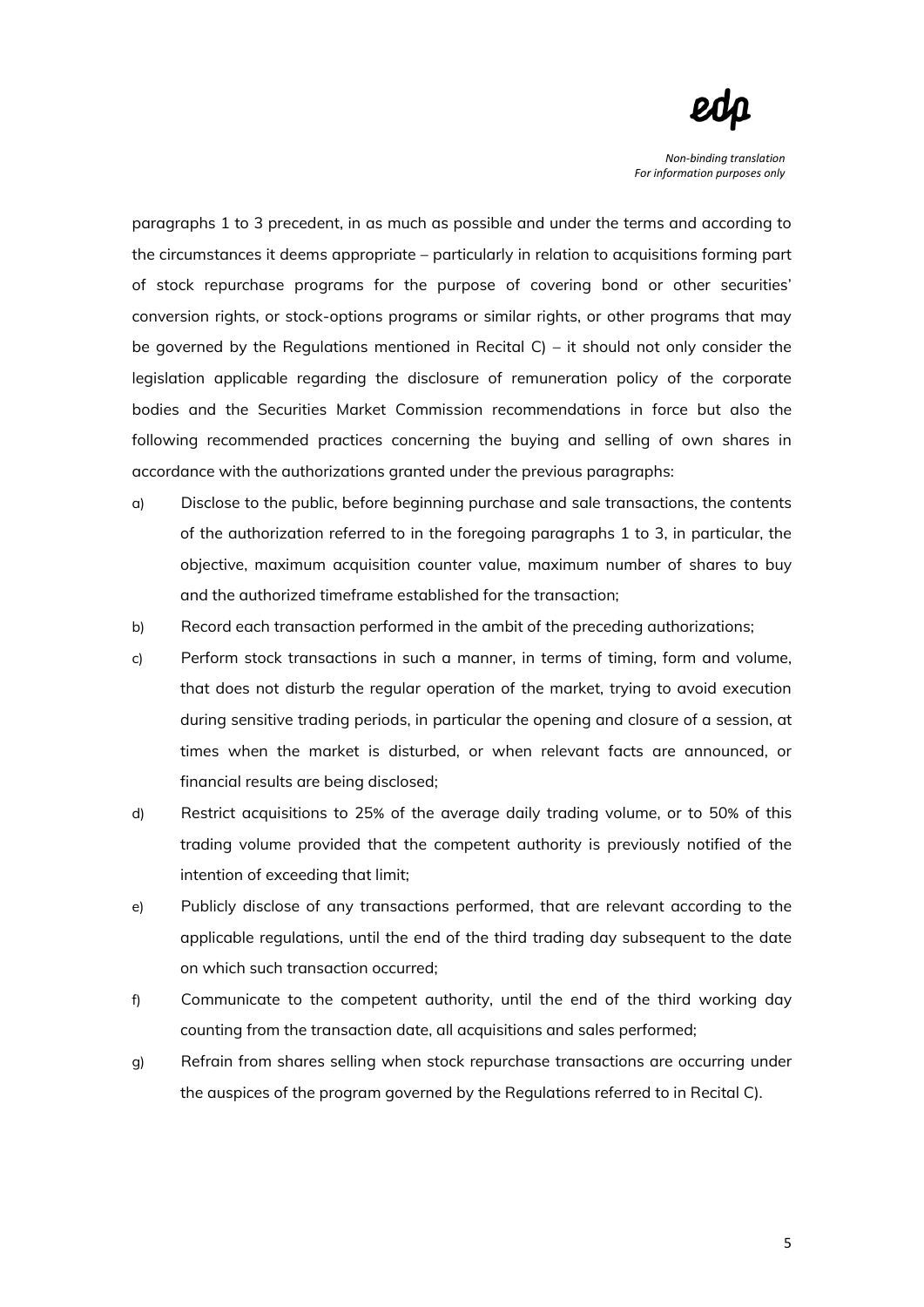

For that purpose and in the event of acquisitions under stock repurchasing programs, or other plans that might be covered by the Regulations referred to on C), the Executive Board of Directors may divide up acquisitions and their conditions according to the respective program. It may provide information of such division in any public disclosure that may be made.

Lisbon, 17 February 2022

**EDP – Energias de Portugal, S.A. By the Executive Board of Directors** 

**Miguel Stilwell de Andrade Rui Teixeira**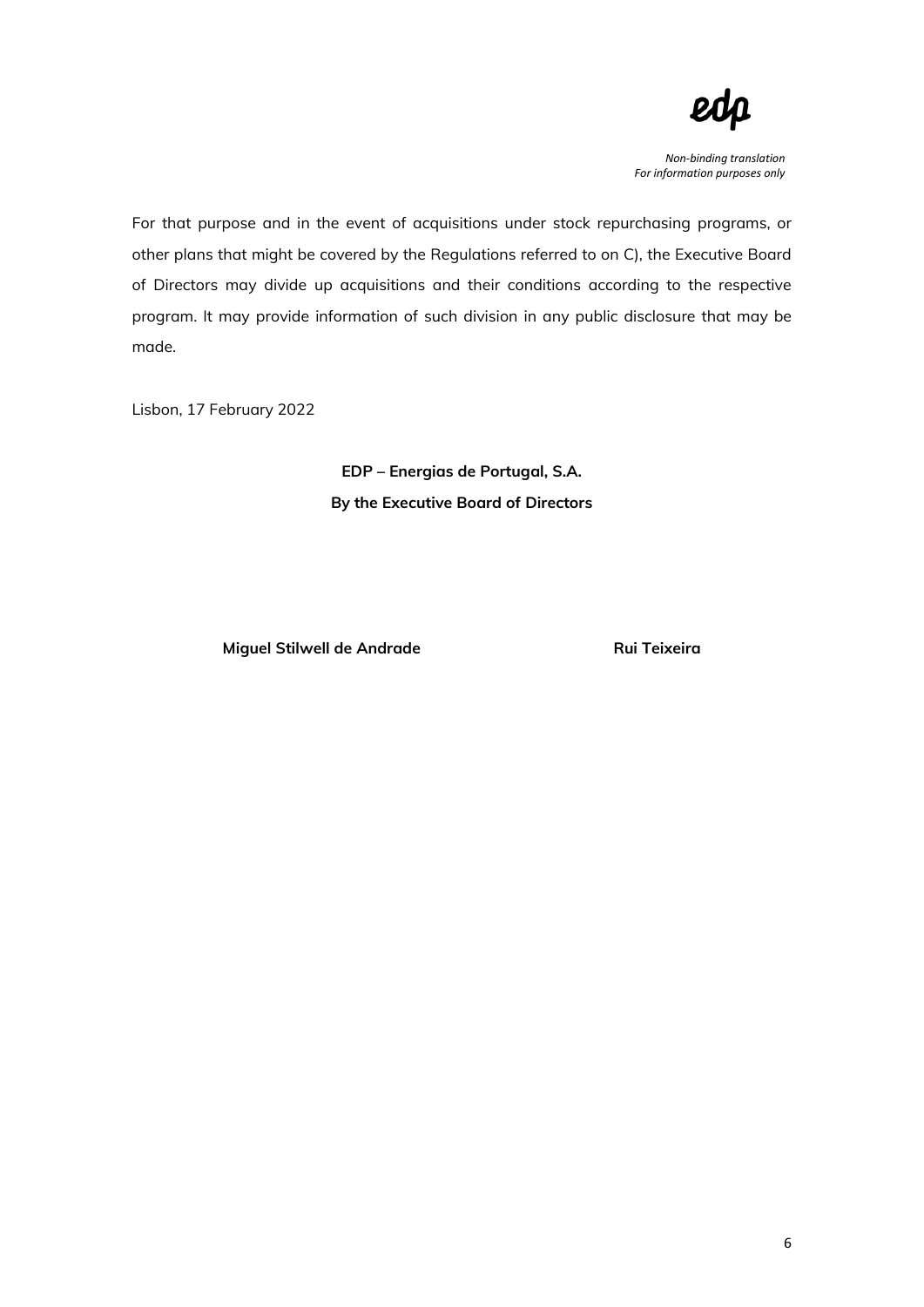

# **ANNUAL GENERAL SHAREHOLDERS' MEETING EDP – ENERGIAS DE PORTUGAL, S.A.** 6 April 2022

### **PROPOSAL OF ITEM 5 OF THE AGENDA**

## **Grant authorization to the Executive Board of Directors for the acquisition and sale of own bonds by EDP**

#### **Considering that:**

- A) The Articles of Association allow, according to number 1 of article 6, to carry out transactions legally permitted by law involving its own bonds or other securities issued by EDP;
- B) It is deemed appropriate from the Company's and Group EDP point of view, that EDP holds an authorization to acquire or to sell own bonds whenever required by law;

# **The Executive Board of Directors proposes to the General Shareholders' Meeting the approval of the following resolution:**

Whenever required by law, to approve and grant authorization to EDP's Executive Board of Directors to buy or to sell own bonds and/or, independently of the applicable jurisdiction, other current or future securities representative of debt of EDP, for a period of 18 months and under any business condition or negotiation structure, either out of the Stock Exchange or within national or international regulated markets, using or not the services of a financial intermediary, through direct transaction or by means of derivative instruments, as well as in accordance with the following conditions and limitations:

### **1. Acquisition**

**1.1. Maximum number of bonds to buy:** Until the limit correspondent to 10% of the nominal aggregate amount of all bonds issued, independently of the issuance it respects to, deducted the sales performed, without prejudice of the exceptions foreseen on article 354 (including scenarios of conversion or amortization) and in no. 3 of article 317, both of the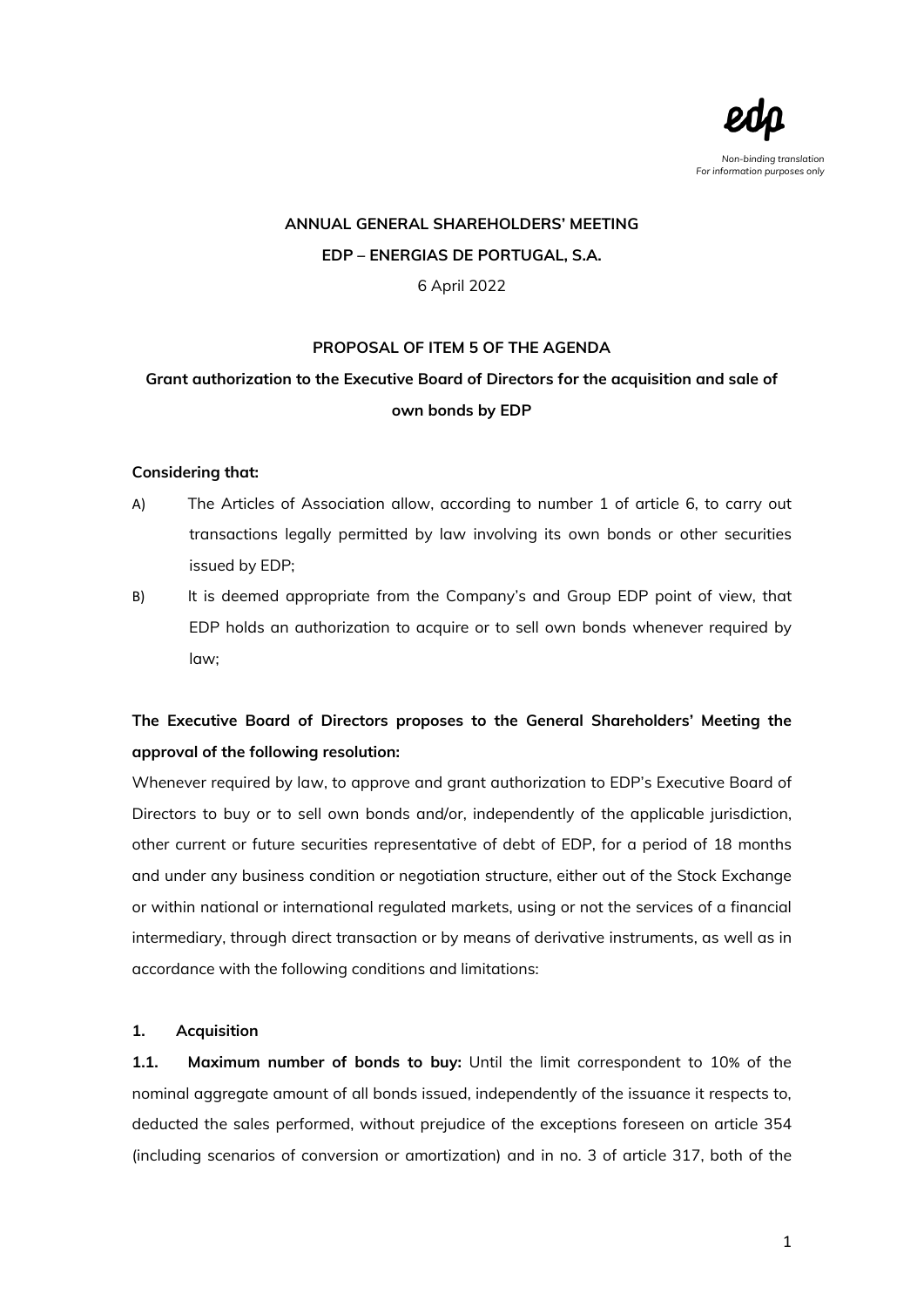

Portuguese Companies Code, and of the quantity that is required for the compliance of buyer obligations pursuant to law, agreement or securities issuance.

### **1.2. Minimum and maximum consideration of the acquisition:**

- a) The maximum and minimum buying price will be, respectively, 120% and 80% of the weighted average of the closing price of the issuance published in the last 5 negotiation sessions prior to the date of acquisition;
- b) The maximum and minimum buying price concerning issuances not listed in a regulated market of multilateral trading facility will be determined by reference to its average buying and selling price published by an entity internationally well known in the bond market, if available;
- c) It will correspond to the acquisition price resulting from financial instruments entered into or from the respective issuance terms, if applicable contractually or in the conditions of issuance;
- d) In the case where a transaction results from or has to do with contractual conditions contemplated in another securities issuance, the price will be the value that results from the said contractual conditions;
- e) For issuances not mentioned in the previous paragraphs, the price limits are determined by reference to the value indicated by an independent and qualified consultant or by a financial intermediary appointed by the Executive Board of Directors;
- **1.3. Moment of acquisition:** The Executive Board of Directors shall determine the timing of each transaction and acquisition may take place one or more times, depending on what the Board deems more appropriate from the Company's point of view.

### **2. Selling**

**2.1. Maximum number of bonds to sell:** The total number of own bonds acquired and held;

#### **2.2. Minimum consideration of the sale:**

a) The minimum selling price will be 80% of the weighted average of the closing price of the issuance in the last 5 negotiation sessions prior to the date of selling;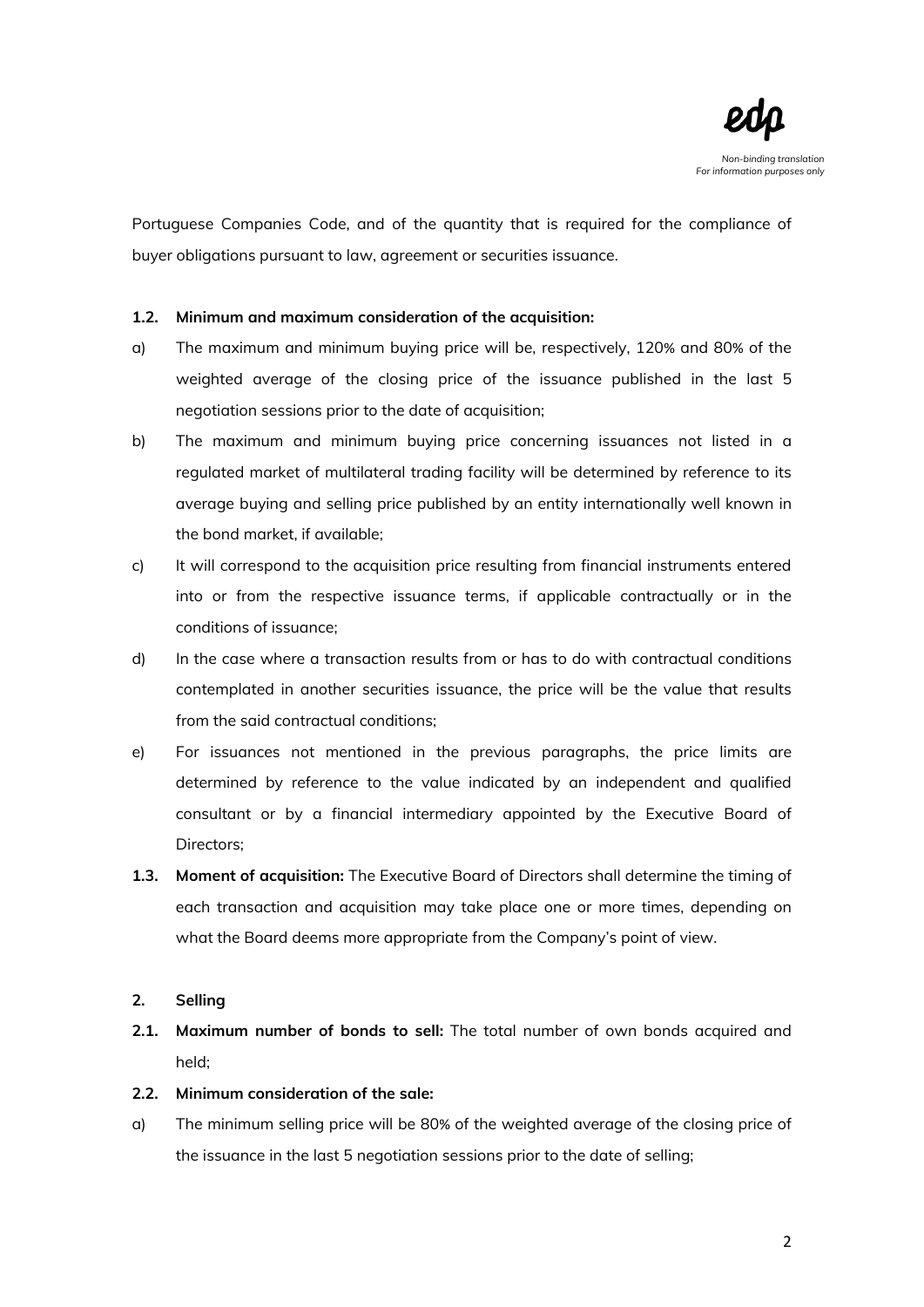

- b) The maximum and minimum buying price concerning issuances not listed in a regulated market of multilateral trading facility will be determined by reference to its average buying and selling price published by an entity internationally well known in the bond market, if available;
- c) It will correspond to the acquisition price resulting from financial instruments entered into or from the respective issuance terms, if applicable contractually or in the conditions of issuance;
- d) In the case where a transaction results from or has to do with contractual conditions contemplated in another bond issuance, the price will be the value that results from the said contractual conditions;
- e) For issuances not mentioned in the previous paragraphs, the price limits are determined by reference to the value indicated by an independent and qualified consultant or by a financial intermediary appointed by the Executive Board of Directors;
- **2.3. Moment of selling:** The Executive Board of Directors shall determine the timing of each transaction and selling may take place one or more times, depending on what the Board deems more appropriate from the Company's point of view.

Lisbon, 17 February 2022

**EDP – Energias de Portugal, S.A. By the Executive Board of Directors** 

**Miguel Stilwell de Andrade Rui Teixeira**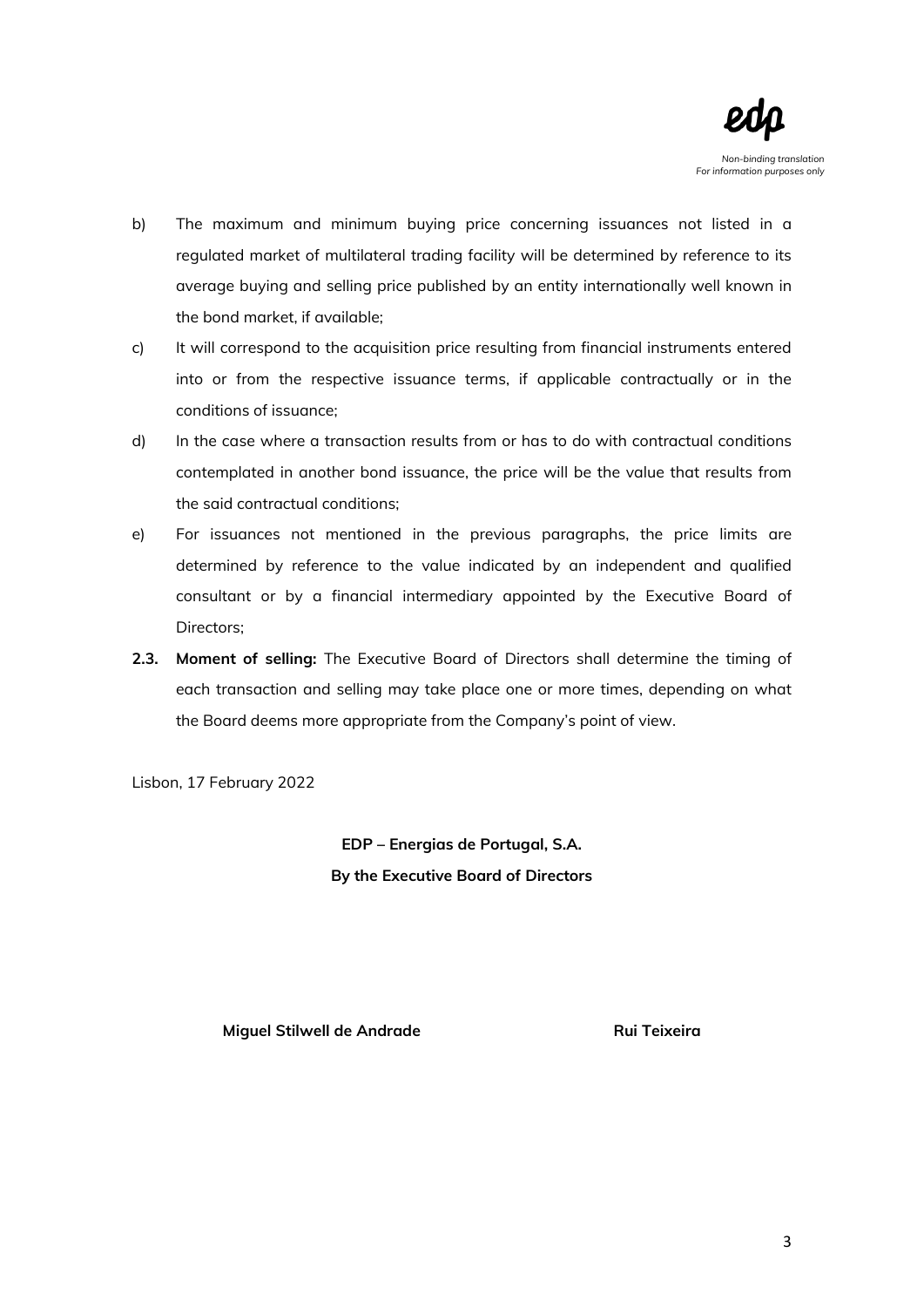## **ANNUAL GENERAL SHAREHOLDERS' MEETING**

#### **EDP - ENERGIAS DE PORTUGAL, S.A.**

6 April 2022

#### **RESOLUTION PROPOSAL**

## **Election of the Vice-Chairman of the Board of the General Shareholders' Meeting of EDP for the remainder of the current term of office (three-year period 2021-2023)**

#### **Whereas:**

- a) Article 12 of the Articles of Association of EDP-Energias de Portugal, S.A. (EDP) sets forth that the Board of the General Shareholders' Meeting shall be composed by a chairman and a vice-chairman, elected by the General Shareholders' Meeting and by the company secretary;
- b) Clara Patrícia Costa Raposo resigned from the position of Vice-Chairman of the Board of the General Shareholders' Meeting of EDP;
- c) According to article 374-A of the Portuguese Companies Code, in listed companies, the members of the Board of the General Shareholders' Meeting must be independent.

### **It is hereby proposed that Shareholders approve the following resolution:**

To elect Ana Mafalda Castanheira Neves de Miranda Barbosa as Vice-Chairman of the Board of the General Shareholders' Meeting of EDP for the remainder of the current term of office (threeyear period 2021-2023)

Lisboa, 3 March 2022



**OPPIDUM CAPITAL, S.L.**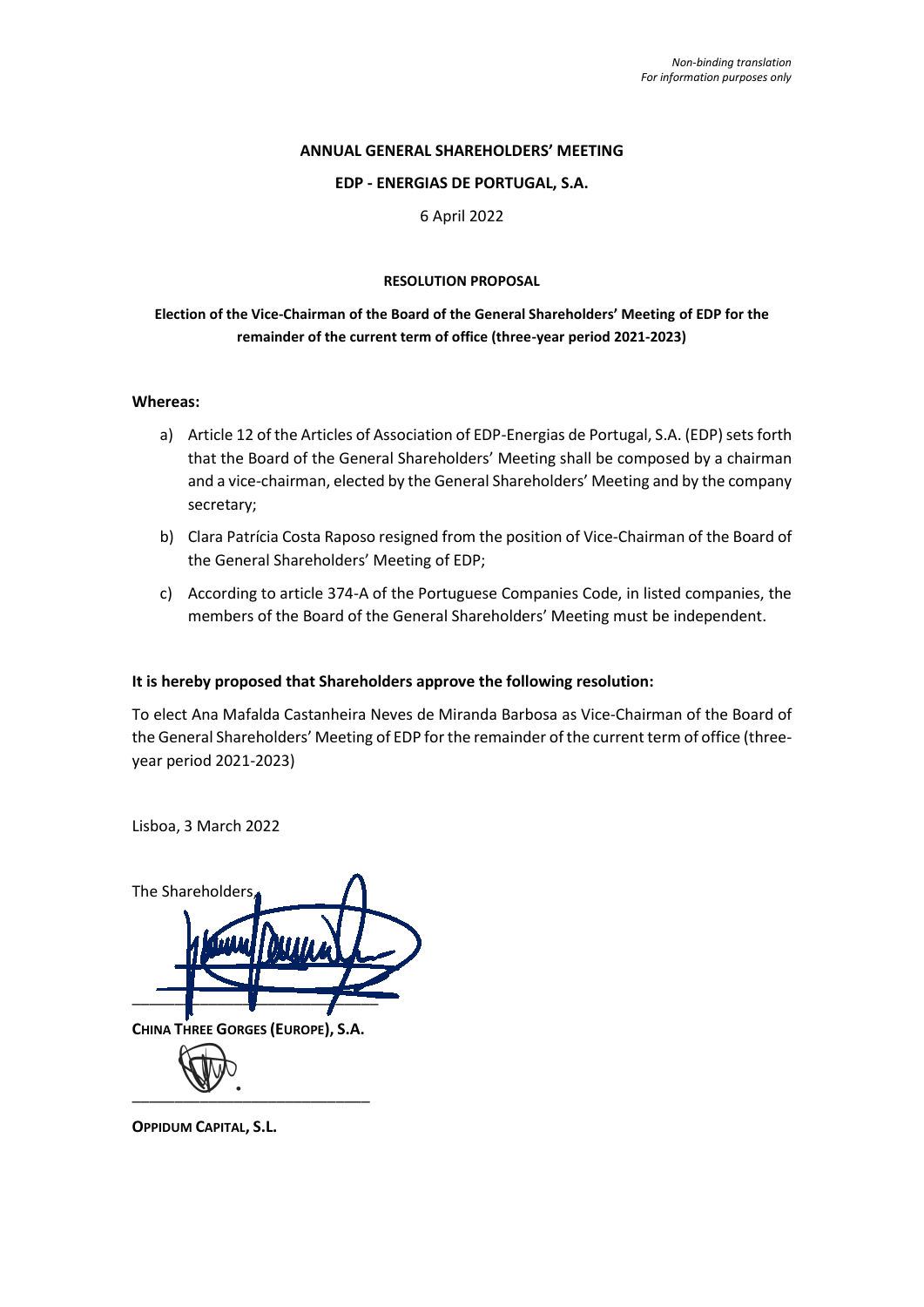**Professor Mafalda Miranda Barbosa PhD in Civil Law Associate Professor – University of Coimbra Law School**

## **CURRICULUM VITAE**

**OF**

## **ANA MAFALDA CASTANHEIRA NEVES DE MIRANDA BARBOSA**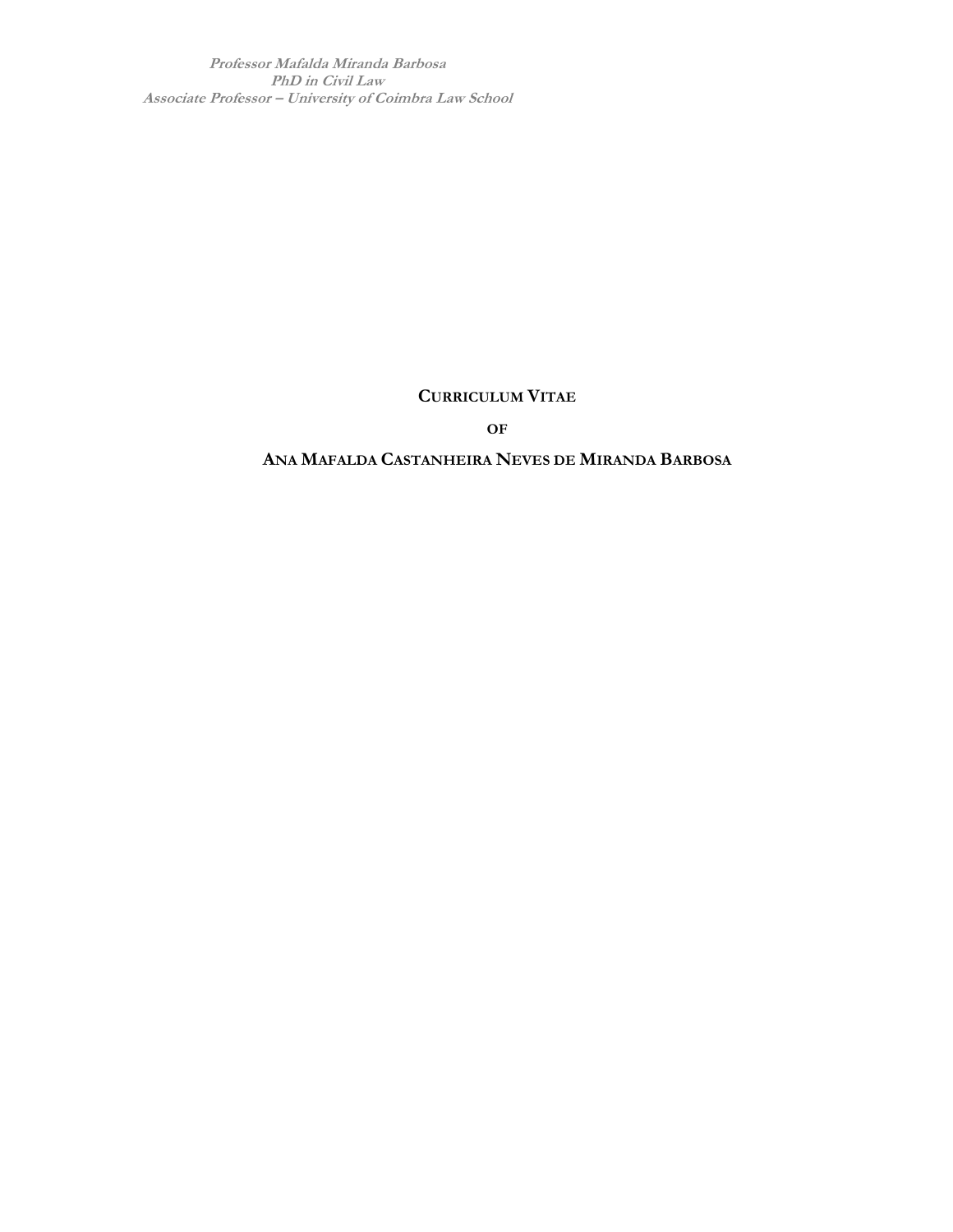Daughter of Arnaldo Casimiro Cabral de Miranda Barbosa and Maria Luísa Leal Castanheira Neves de Miranda Barbosa, was born on August 3rd, 1977, in the parish of São Bartolomeu, municipality and district of Coimbra, having entered the University of Coimbra – Law School, in 1995, to attend the law graduate course, which was concluded with the final classification of *Good with Distinction* (16.4 out of 20). It was also at this Law School where the following master's studies were concluded, with the dissertation "*Freedom versus responsibility*: *precaution as a basis for delitual imputation*? *Considerations regarding the cable cases*", having obtained the classification of *Very Good* (18 out of 20). Subsequently, in the year of 2013, the doctoral of philosophy program was concluded, having unanimously obtained the highest honors with *Distinction and Praise*, with the dissertation "*From the causal nexus to the imputation nexus. Contribution to the understanding of the binary and personalistic nature of the causal requirement at the level of tort law"*. Since then, an intensive research activity has been developed, namely in the area of civil law, with a special focus on tort law, general theory of civil law, contract law, personality rights, and private/civilistic aspects of banking law. In 2001, joined the University of Coimbra Law School as an assistant professor, taking on the role of Auxiliar Professor, following the conclusion of the abovementioned PhD, in 2013. Since 9.9.2020, rose to the role of Associate Professor, with tenure.

Currently is responsible for teaching the subjects of General Theory of Civil Law I and II, Tort Law, and the specialized doctoral seminars "*Social challenges and risk: the foundations of civil liability*" and "*Uncertainty and civil liability: causality and compensation*", being also responsible for the teaching of practical lessons of the subject of General Theory of Civil Law I and II.

Author of more than two hundred scientific publications, being responsible for the supervision of dozens of doctoral and master's thesis, having participated in several scientific research projects, spoken as a panelist in several national and foreign congresses and taught in several postgraduate courses.